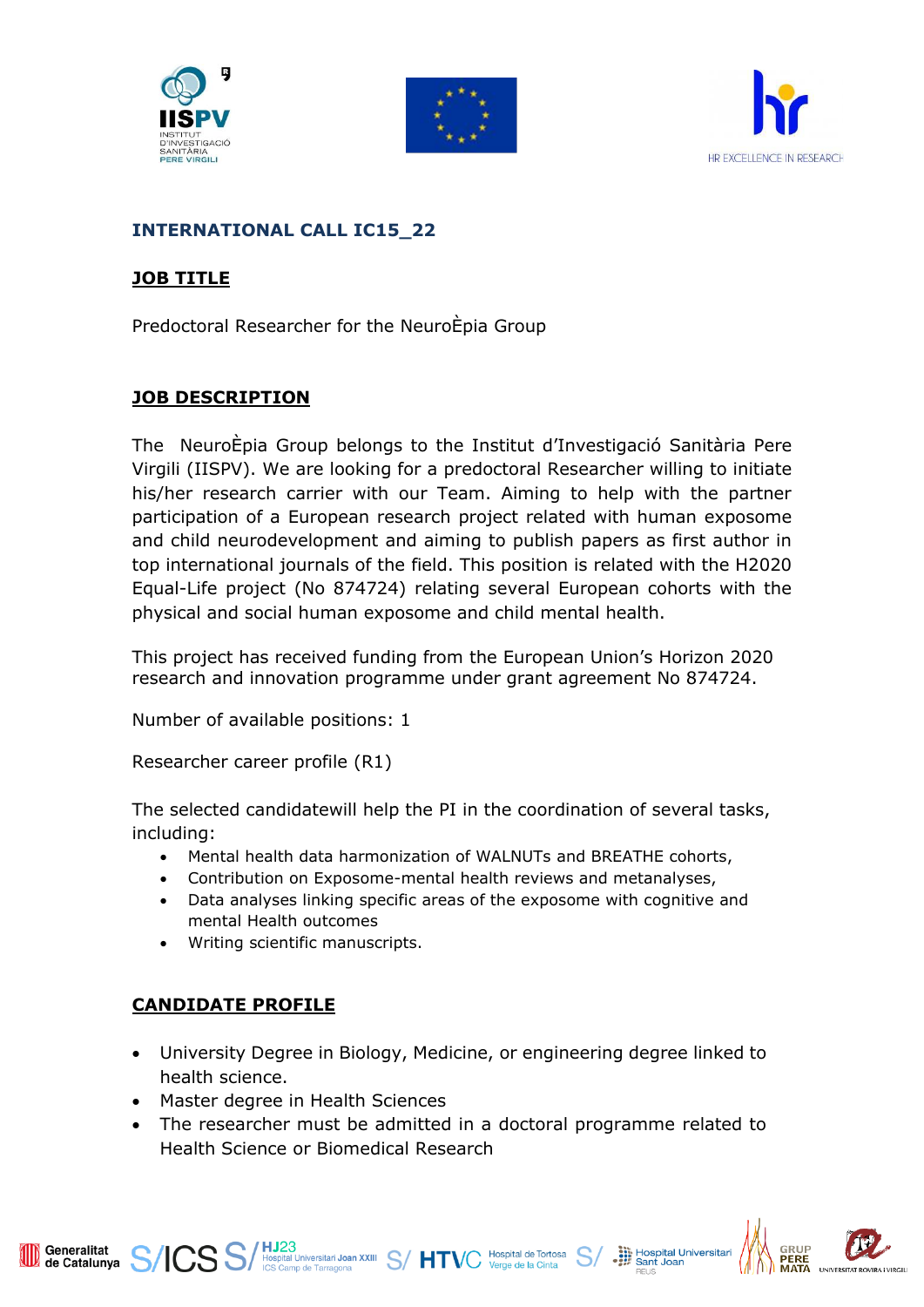





# **REQUIREMENTS**

- Competence and experience with data analysis in biomedical research
- Knowledge of sottware of statististics (Stata or R programs)

## **IT WILL BE VALUED**

- High scores in the degree will be assessed.
- Speaking and writen english skills (minimun level B2 or similar)
- Teamworking, ability to work independently, to organize, kindness, dynamism, versatility, rigour, responsability and confidentiality
- **EXEC** Carry out research under supervision

#### **LABOUR CONDITIONS**

- Full-time position (40h/week)
- Workplace: Hospital Universitari Sant Joan de Reus / Technical Office IISPV
- Contract: temporary
- Gross annual salary: 16.638,83€
- Starting date: September 2022

#### **SELECTION PROCEDURE**

Generalitat<br>de Catalunya Generalitat

- Selection of CV's. Suitable and unsuitable CV's will be identified according to the requirements. Applicants who do not meet the requirements indicated in the candidate profile and requirements will not pass to the next phase.
- **Evaluation of the CV.** Evaluation of the CVs up to a maximum score of 40 points.
- Cover Letter. Attach to the resume a cover letter with a maximum length of 2500 characters with spaces. With a maximum score of 20 points.

 $\mathbb{CS}$   $\mathbb{S}/\mathbb{H}^{123}_{\mathbb{CS}$  Camp de Tarragona  $\mathbb{K}^{\mathbb{N}}$   $\mathbb{S}/\mathbb{H}$   $\mathbb{TV}$   $\mathbb{C}$  Mospital de Tortosa  $\mathbb{S}/\mathbb{S}$ 



Hospital Universitari<br>Sant Joan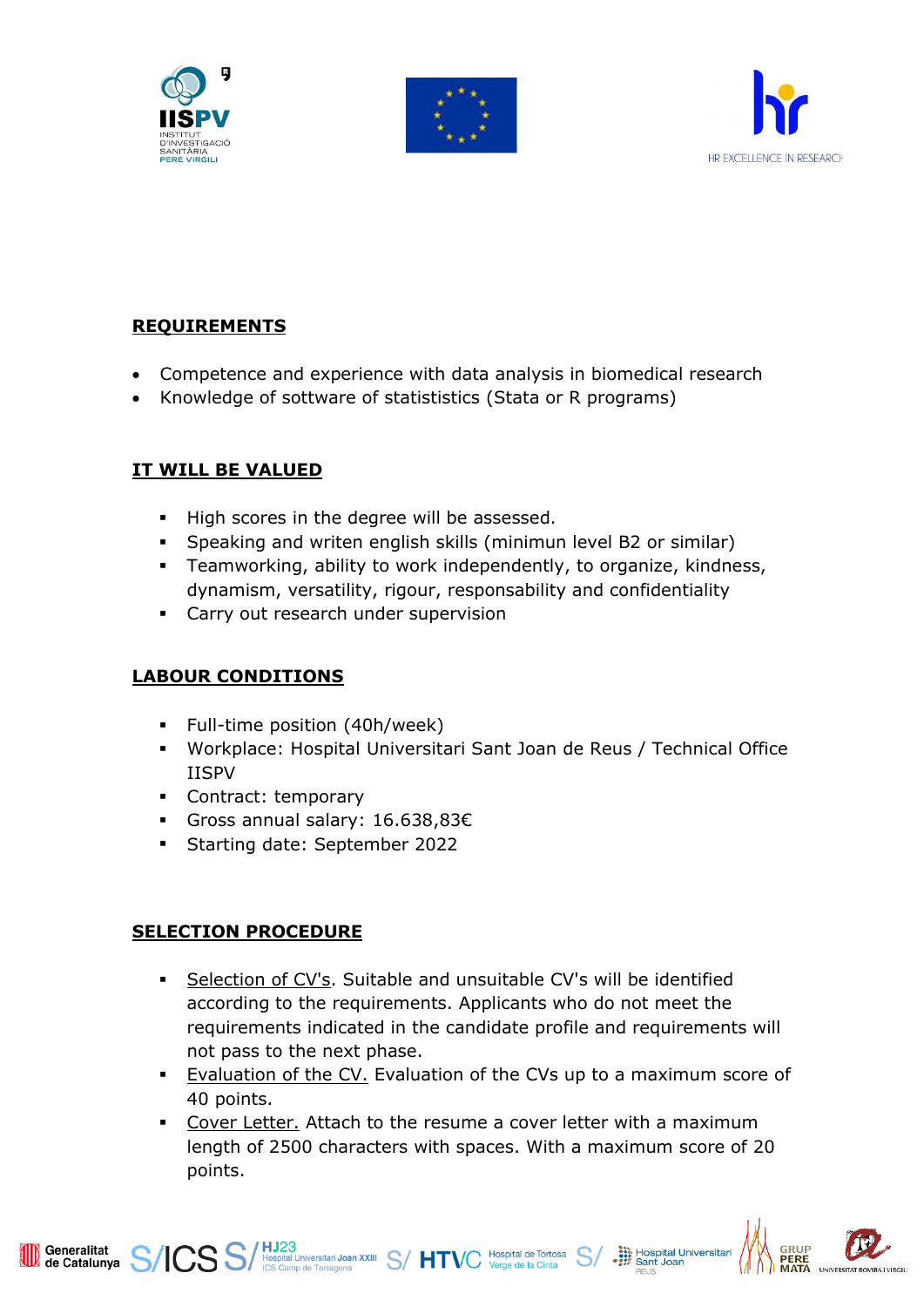





To access the interview phase it is necessary to have obtained a minimum score of 40 points in the sum of scores of the evaluation of the curriculum and cover letter

**Personal interview.** With a maximum score of 40 points.

| Items                                  | 40 |
|----------------------------------------|----|
| Attitude                               | 10 |
| Fit in the work place                  | 10 |
| Experience, developed functions/skills | 10 |
| Teamwork                               | 10 |

## **SELECTION COMMITTEE**

- President: Jordi Júlvez. (Group Leader)
- Chair 1: Vicenç Pasqual. (Principal Investigator)
- Chair 2: Jordi Casanova. (Principal Investigator)

SUBSTITUTES:

- President: Elisabet Vilella. (Group Leader)
- Chair 1: Nuria Solà. (Principal Investigator)
- Chair 2: Marcos Elizalde (Bioinformatic)

# **CANDIDATURES**

- The CV must include the DNI/NIE number or another personal identity document number.
- Send the CV and the Cover Letter through the IISPV website. **https://www.iispv.cat/oferta-de-treball/ic15\_22-predoctoralresearcher-for-the-neuroepia-group/**

For any questions or queries: [recruitment@iispv.cat](file://///10.40.3.50/RRHH%20-%20Convocatories/2022/Esquelets%20convocatòries/recruitment@iispv.cat)

 $\mathbf{SS}/\mathbf{H}$ J $23$ <br> $\mathbf{SS}/\mathbf{H}$ Mospital Universitari Joan XXIII  $\mathbf{S}/\mathbf{H}$ TVC Verge de la Cinta  $\mathbf{S}/\mathbf{H}$ 



Hospital Universitari<br>
Sant Joan